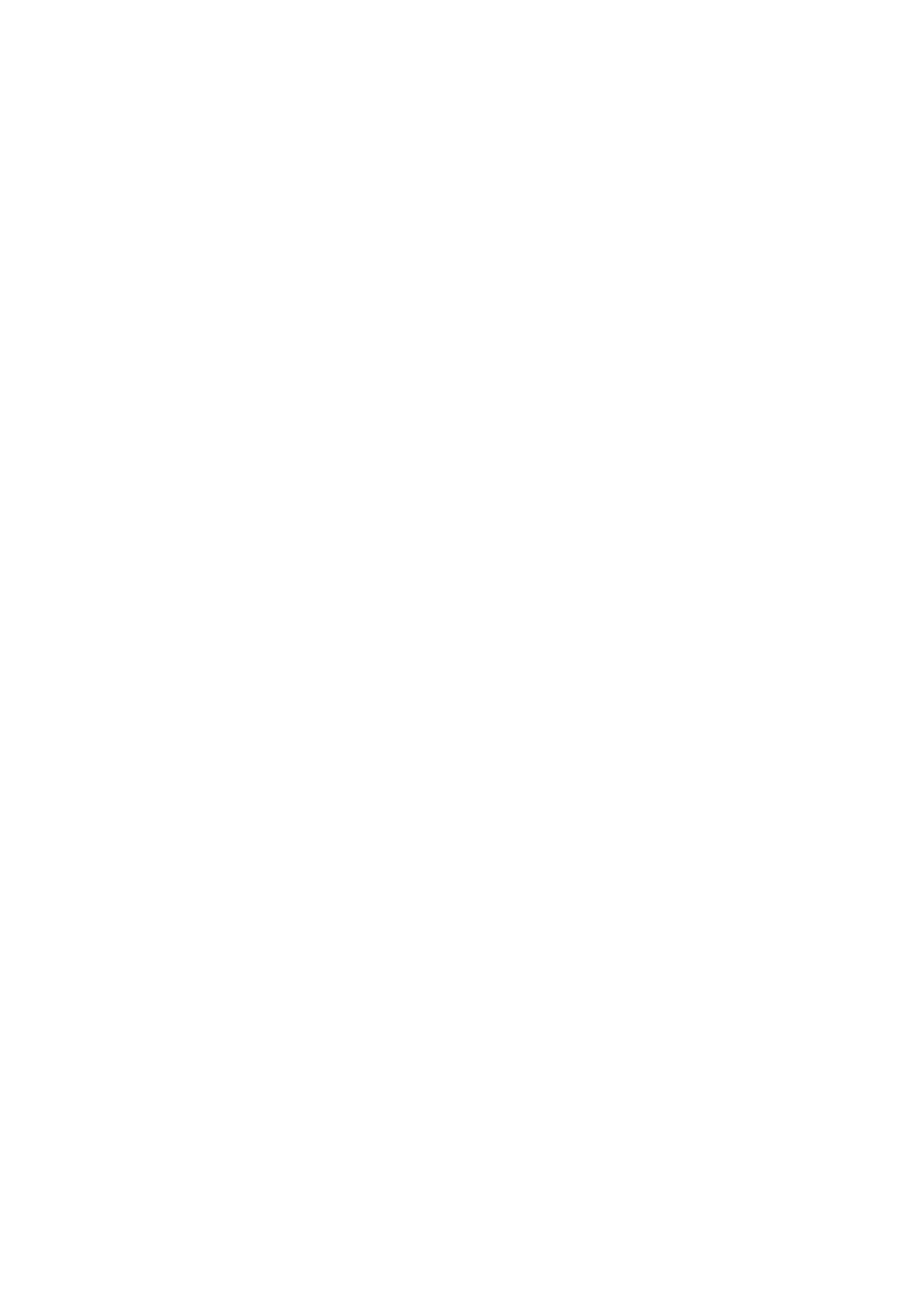# **TRICHLOROETHYLENE**

CAS No: 79-01-6

## EINECS No: 201-167-4

# **SUMMARY RISK ASSESSMENT REPORT**

*Final report, 2004*

United Kingdom

This document has been prepared by the UK rapporteur on behalf of the European Union. The scientific work on the environmental part was prepared by the Building Research Establishment Ltd (BRE), under contract to the rapporteur.

| Contact (human health): | Health & Safety Executive                              |  |  |  |  |
|-------------------------|--------------------------------------------------------|--|--|--|--|
|                         | Industrial Chemicals Unit                              |  |  |  |  |
|                         | Magdalen House, Stanley Precinct                       |  |  |  |  |
|                         | Bootle, Merseyside L20 3QZ                             |  |  |  |  |
|                         | e-mail: $ukesrhh@hse.gsi.gov.uk$                       |  |  |  |  |
|                         | Tel: $+44$ 151 951 3086                                |  |  |  |  |
|                         | Fax: $+44$ 151 951 3308                                |  |  |  |  |
| Contact (environment)   | <b>Environment Agency</b>                              |  |  |  |  |
|                         | <b>Chemicals Assessment Section</b>                    |  |  |  |  |
|                         | Ecotoxicology and Hazardous Substances National Centre |  |  |  |  |
|                         | Isis House, Howbery Park                               |  |  |  |  |
|                         | Wallingford, Oxfordshire, OX10 8BD                     |  |  |  |  |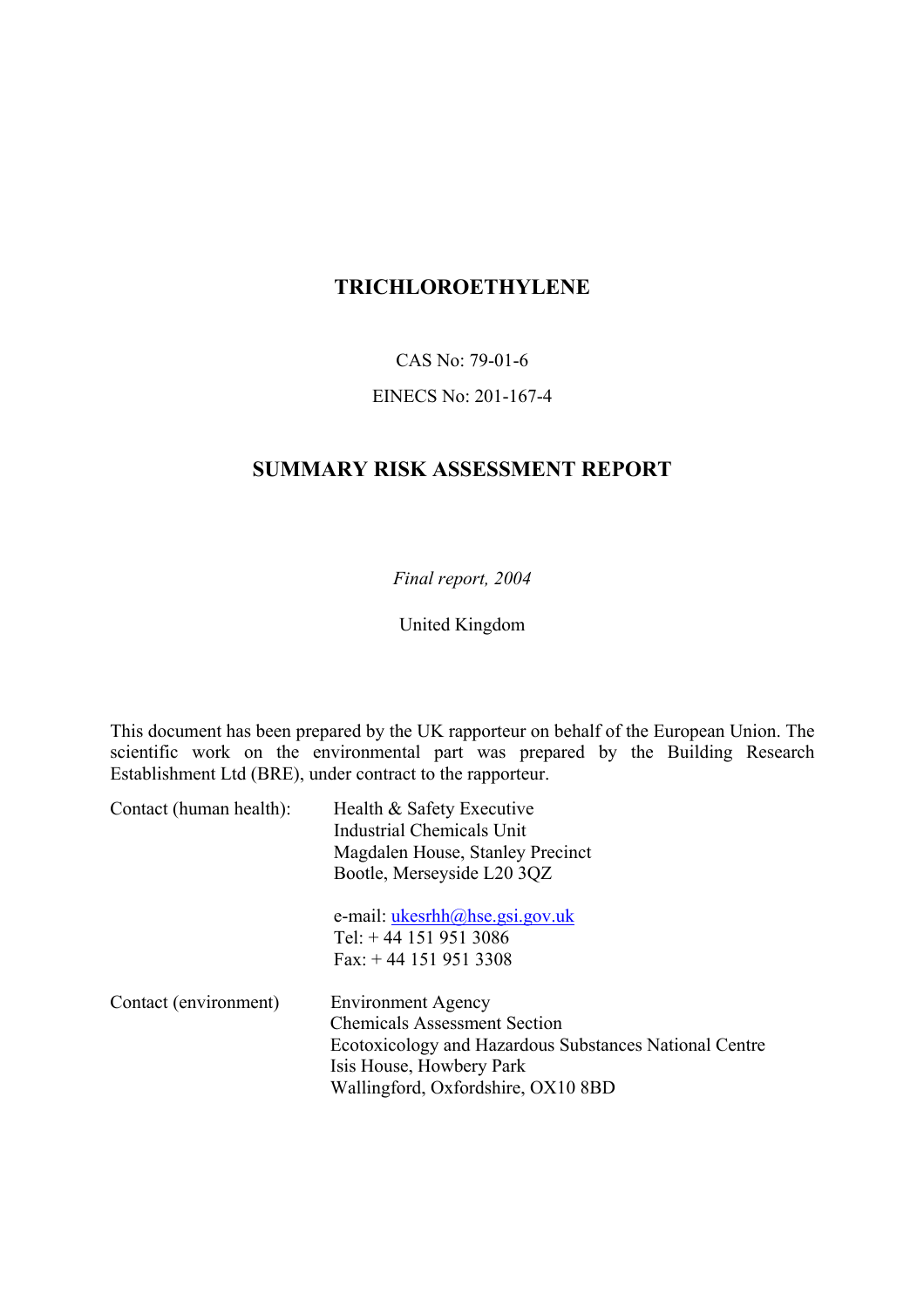## **Date of Last Literature Search: 1995 Review of report by MS Technical Experts finalised:** 2001<br>Final report: 2004 **Final report:**

(The last full literature survey was carried out in 1995 - targeted searches were carried out subsequently: DCA-related search 1998; air levels search 2000).

## **© European Communities, 2004**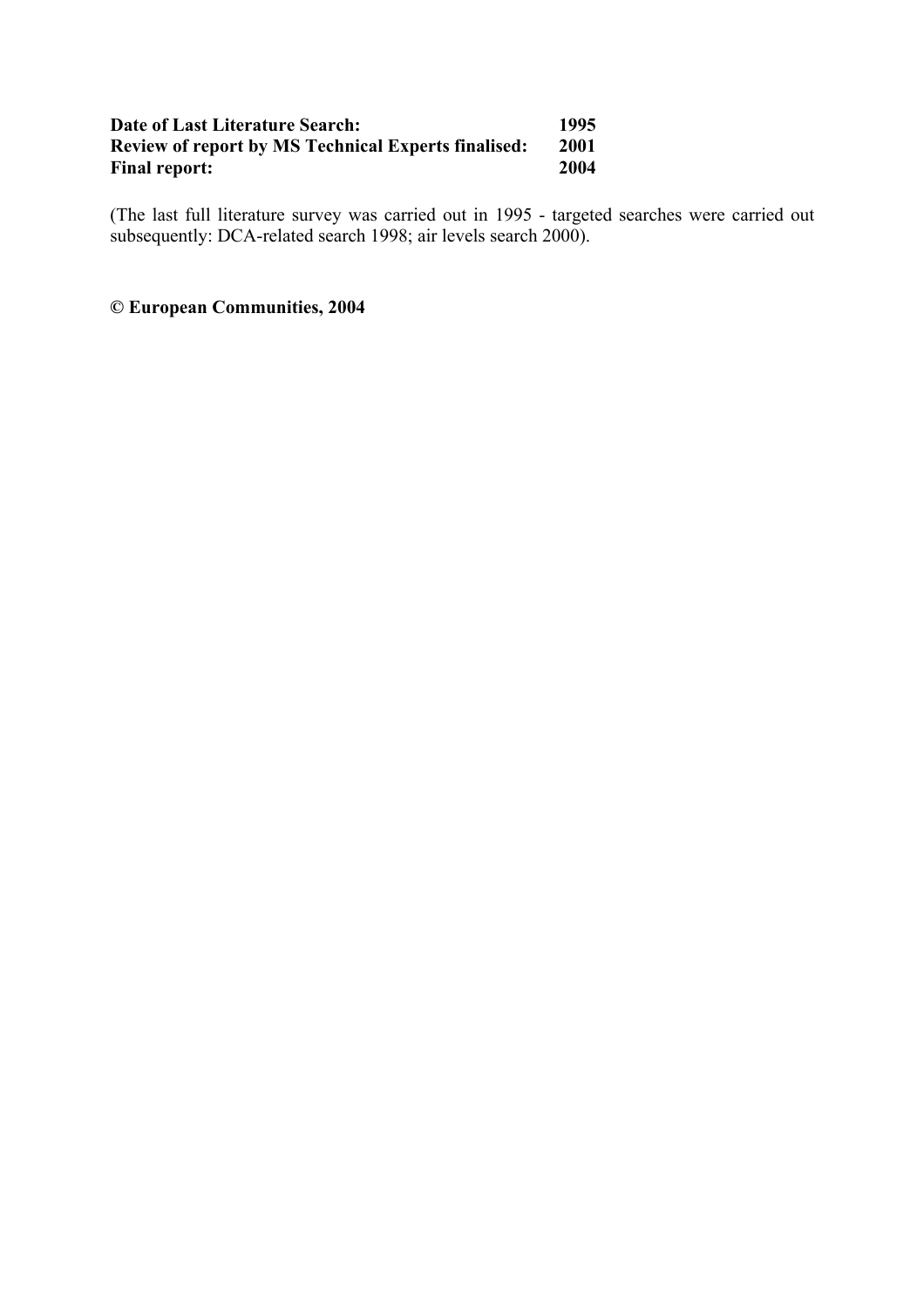## **PREFACE**

This report provides a summary, with conclusions, of the risk assessment report of the substance trichloroethylene that has been prepared by the UK in the context of Council Regulation (EEC) No. 793/93 on the evaluation and control of existing substances.

For detailed information on the risk assessment principles and procedures followed, the underlying data and the literature references the reader is referred to the comprehensive Final Risk Assessment Report (Final RAR) that can be obtained from the European Chemicals Bureau<sup>1</sup>. The Final RAR should be used for citation purposes rather than this present Summary Report.

 $\overline{a}$ 

<span id="page-4-0"></span> $1$  European Chemicals Bureau – Existing Chemicals – http://ecb.jrc.it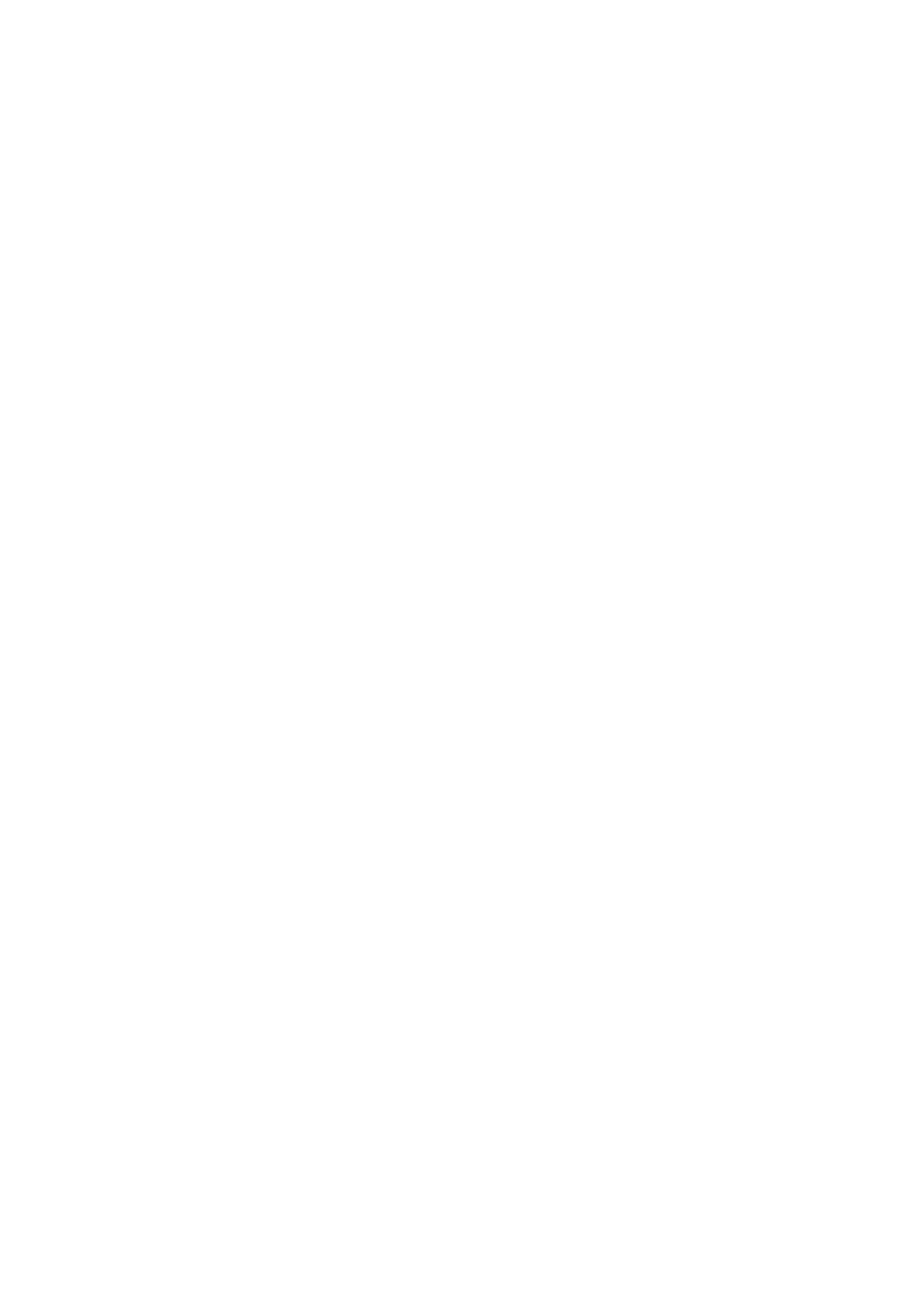# **CONTENTS**

| $\mathbf{1}$ |                                                                                                                                                    | 3              |
|--------------|----------------------------------------------------------------------------------------------------------------------------------------------------|----------------|
|              |                                                                                                                                                    | $\overline{3}$ |
|              |                                                                                                                                                    | $\overline{3}$ |
|              |                                                                                                                                                    | $\overline{3}$ |
| $\mathbf{2}$ |                                                                                                                                                    | 5              |
| $\mathbf{3}$ | $ENTI  \n  ENTI  \n  1  \n  1  \n  1  \n  2  \n  2  \n  2  \n  3  \n  3  \n  4  \n  4  \n  5  \n  6  \n  6  \n  6  \n  7  \n  8  \n  8  \n  9  \n$ | 6              |
|              |                                                                                                                                                    | 6              |
|              |                                                                                                                                                    | 8              |
|              |                                                                                                                                                    | 9              |
|              |                                                                                                                                                    | 11             |
|              |                                                                                                                                                    | 11             |
|              |                                                                                                                                                    | 11             |
|              |                                                                                                                                                    | 12             |
|              |                                                                                                                                                    | 12             |
|              |                                                                                                                                                    |                |
|              |                                                                                                                                                    | 13             |
| 5            |                                                                                                                                                    | 14             |
|              |                                                                                                                                                    | 14             |
|              |                                                                                                                                                    | 15             |
|              | 5.2.1                                                                                                                                              | 15<br>16       |

# **TABLES**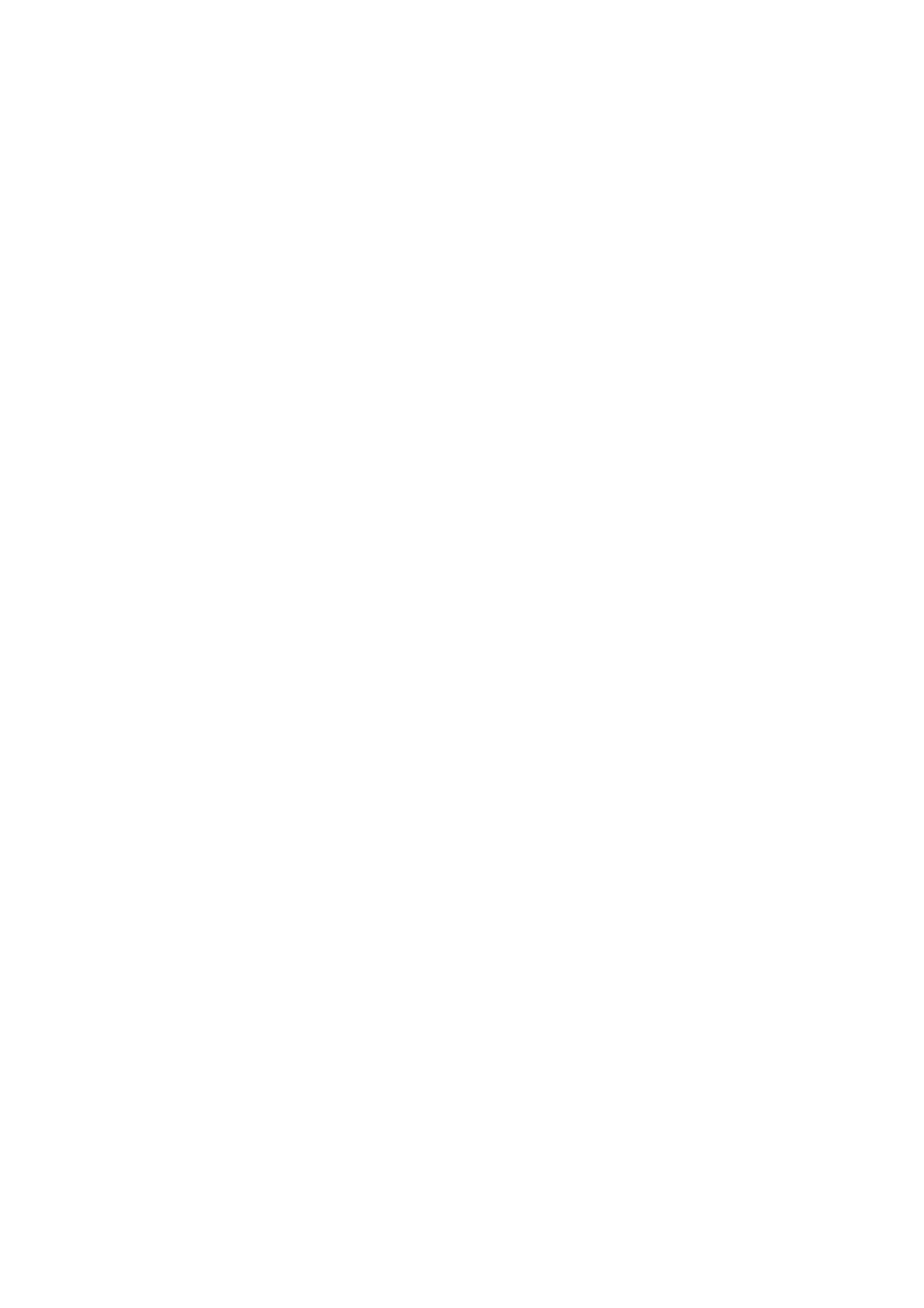## <span id="page-8-0"></span>**1 GENERAL SUBSTANCE INFORMATION**

## **1.1 IDENTIFICATION OF THE SUBSTANCE**

| CAS-No:     | 79-01-6           |
|-------------|-------------------|
| EINECS-No:  | 201-167-4         |
| IUPAC name: | trichloroethylene |

#### **1.2 PHYSICO-CHEMICAL PROPERTIES**

Trichloroethylene is a colourless liquid at room temperature with a characteristic odour resembling that of chloroform. It is manufactured to a high purity (>99%). The physicochemical properties of trichloroethylene are summarised in **Table 1.1**.

| <b>Properties</b>                        | Value                                                                      |
|------------------------------------------|----------------------------------------------------------------------------|
| Molecular weight                         | 131.5                                                                      |
| <b>Melting Point</b>                     | $-84.8^{\circ}$ C                                                          |
| <b>Boiling Point</b>                     | 86-8°C                                                                     |
| Density                                  | 1.465 $g \cdot cm^{-3}$                                                    |
| Vapour pressure                          | 86 hPa at 20°C                                                             |
| Water solubility                         | 1,100 mg $\cdot$ $I^{-1}$                                                  |
| Log octanol/water partition coefficient  | 2.29                                                                       |
| Log sediment/water partition coefficient | 2.1 (calculated)                                                           |
| Flammability                             | lower limit 12.5%, upper limit 90%                                         |
| Autoflammability                         | $410^{\circ}$ C                                                            |
| Vapour density                           | $0.42$ kg · m <sup>-3</sup> (air = 1)                                      |
| Henry's law constant                     | $1.03 \cdot 10^{-2}$ atm $\cdot$ m <sup>3</sup> $\cdot$ mole <sup>-1</sup> |
| Surface tension                          | $0.0293 N \cdot m^{-1}$ at 20 °C                                           |
| Conversion factor                        | 1 ppm = $5.47$ mg $\cdot$ m <sup>-3</sup>                                  |

**Table 1.1** Summary of physico-chemical properties

## **1.3 CLASSIFICATION**

Classification and labelling according to the  $28<sup>th</sup>$  ATP of Directive 67/548/EEC<sup>2</sup>:

Classification

 $\overline{a}$ 

| Carc. Cat.2; R45  | May cause cancer                       |
|-------------------|----------------------------------------|
| Muta. Cat. 3; R68 | Possible risk for irreversible effects |

<span id="page-8-1"></span><sup>2</sup> The classification of the substance is established by Commission Directive 2001/59/EC of 6 August 2001 adapting to the technical progress for the 28<sup>th</sup> time Council Directive 67/548/EEC on the approximation of the laws, regulations and administrative provisions relating to the classification, packaging and labelling of dangerous substances (OJ L 225, 21.8.2001, p.1).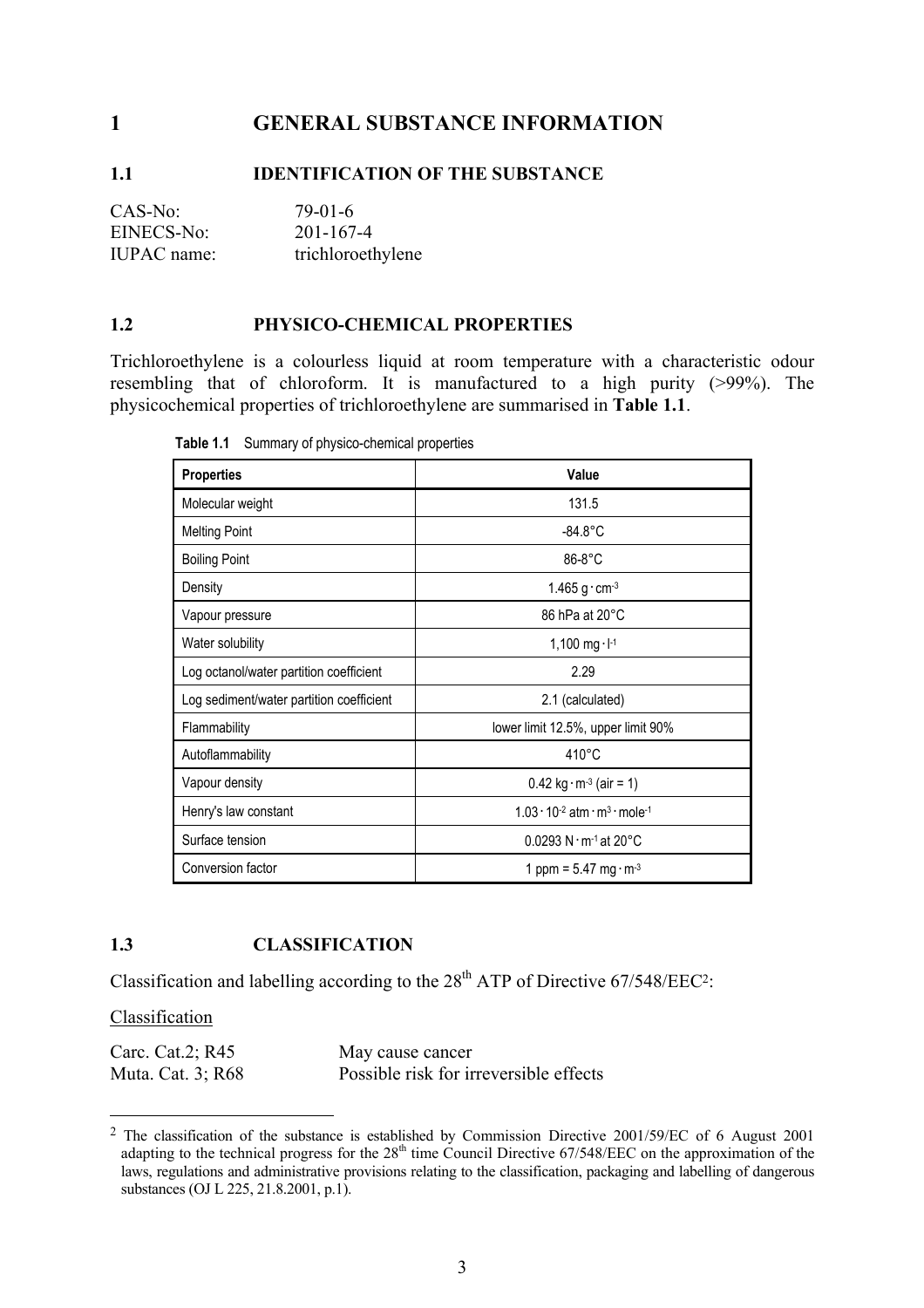| Xi; R36/38      | Also irritating to eyes and skin                          |
|-----------------|-----------------------------------------------------------|
| R <sub>67</sub> | Vapours may cause drowsiness and dizziness                |
| R52-53          | Harmful to aquatic organisms; May cause long-term adverse |
|                 | effects in the aquatic environment                        |

Specific concentration limits: None Note: 6

Carcinogen Category 2 is for substances which should be regarded as if they are carcinogenic to humans. There is sufficient evidence to provide a strong presumption that human exposure to a substance may result in the development, of cancer, generally on the basis of:

- 1. appropriate long-term animal studies;
- 2. other relevant information.

Mutagen Category 3 is for substances which cause concern for humans owing to possible mutagenic effects. There is evidence from appropriate mutagenicity studies, but this is insufficient to place the substance in Category 2.

In addition, Note 6 applies to the labelling of preparations that contain trichloroethylene; such preparations have to be assigned R67 if they meet the appropriate criteria.

**Labelling** 

T R: 45-36/38-52/53-67

S: 53-45-61 Avoid exposure – Obtain special instructions before use In case of accident or if you feel unwell seek medical advice immediately (show the label where possible) Avoid release to the environment. Refer to special instructions/safety data sheet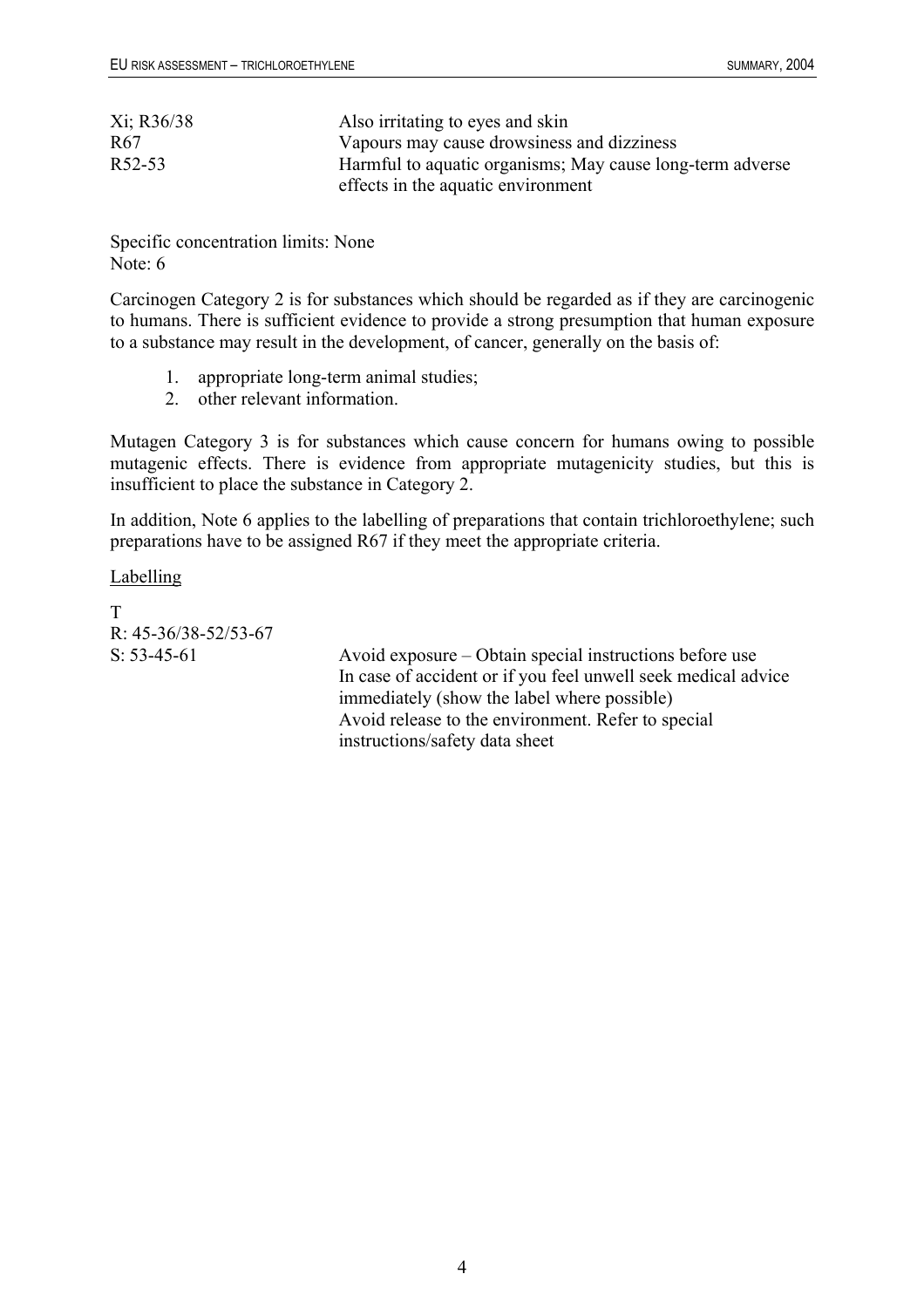#### <span id="page-10-0"></span>**2 GENERAL INFORMATION ON EXPOSURE**

The quantity of trichloroethylene produced and used in the EU is estimated to be between 51,000 and 225,000 tonnes per year. The major use of trichloroethylene is for vapour degreasing and cleaning of metal parts (WHO, 1985)<sup>3</sup>. It is also used in adhesives, for synthesis in the chemical industry and as a solvent for various products, including insecticides and waxes (WHO, 1985). It is (or has been) used in the leather and textile processing industries and in the paint, lacquers and varnishes industry.

 $\overline{a}$ 

<span id="page-10-1"></span><sup>&</sup>lt;sup>3</sup> For full references, see comprehensive Risk Assessment Report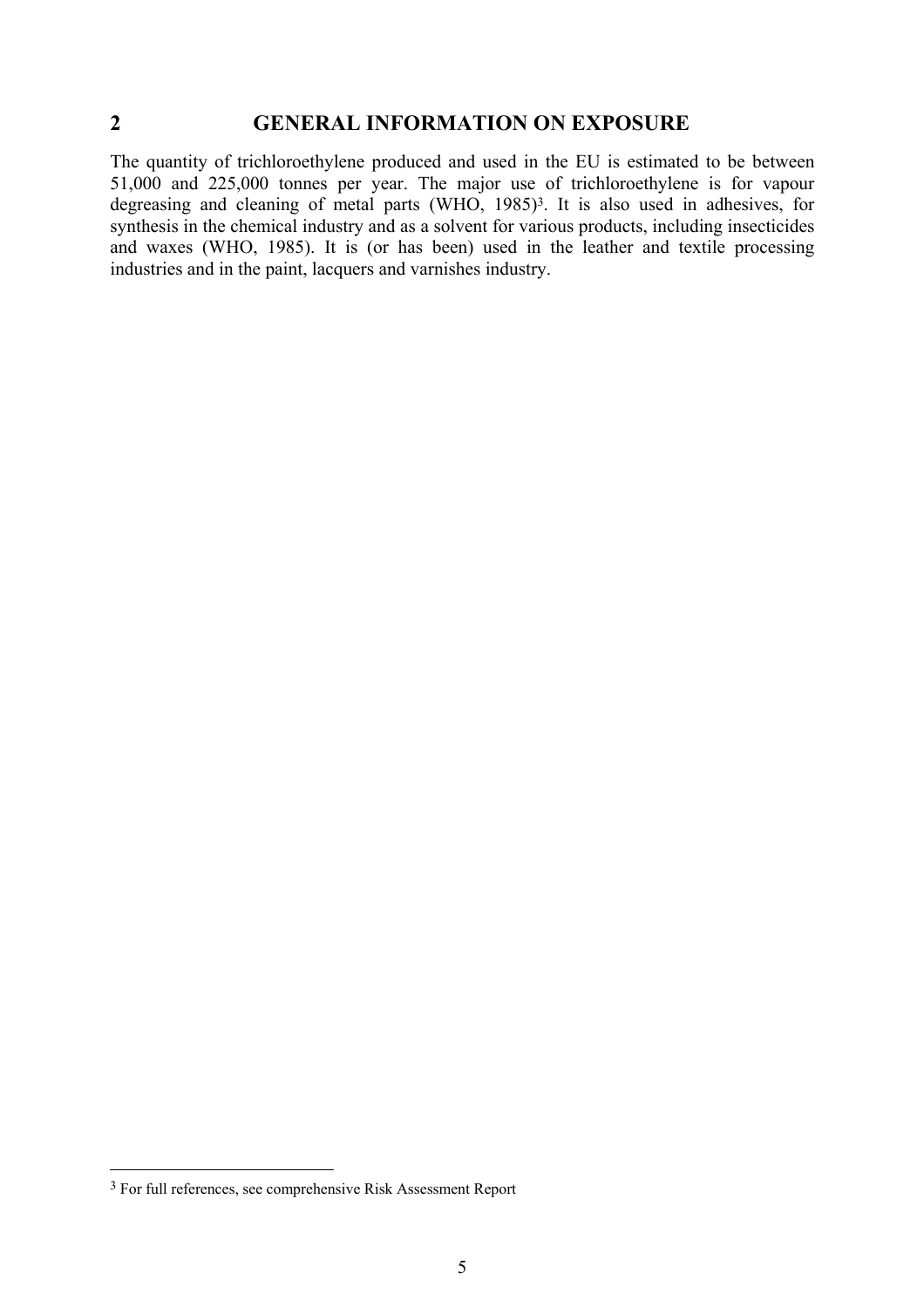# <span id="page-11-0"></span>**3 ENVIRONMENT**

#### **3.1 ENVIRONMENTAL EXPOSURE**

#### Environmental releases

The assessment considers releases from the production of trichloroethylene based on specific information from the producers. It also covers the use of trichloroethylene as an intermediate, handling of the solvent, use in metal cleaning, formulation and use of adhesives, formulation and use of consumer products and other uses. From the available measured levels there is evidence for a natural production of trichloroethylene, of similar magnitude or greater than the anthropogenic emissions. These natural emissions are considered to be important on the global scale, but not on the local or regional scale, and are therefore not considered in the assessment. The estimated emissions of trichloroethylene are summarised in **Table 3.1**.

|                                 | Release (kg/day) |                  |          |        |                    |      |         |        |      |
|---------------------------------|------------------|------------------|----------|--------|--------------------|------|---------|--------|------|
| <b>Activity</b>                 | Local            |                  | Regional |        | <b>Continental</b> |      |         |        |      |
|                                 | Air              | Water            | Soil     | Air    | Water              | Soil | Air     | Water  | Soil |
| Production                      | 2,930            | Site<br>specific |          | 2,410  | 13.7               |      | 214     | 10.9   |      |
| Intermediate use                | 67               | 6.7              |          | 55     | 5.5                |      | 68      | 6.8    |      |
| Handling                        | 400              | 0.25             |          | 329    | 0.21               |      | 627     | 0.32   |      |
| Metal degreasing                | 42               | 4.6              |          | 10,898 | 1211               |      | 98,083  | 10,898 |      |
| Adhesives<br>formulation        | 8.3              | 1.0              | 1.67     | 68.5   | 8.2                | 13.7 | 406     | 49     | 81   |
| Adhesives use                   | 19               |                  |          | 1,899  |                    |      | 17,088  |        |      |
| Consumer product<br>formulation | 3.85             | 0.46             | 0.77     | 32     | 3.8                | 6.3  | 285     | 34     | 57   |
| Consumer use                    | 0.58             | 0.064            |          | 1,139  | 127                |      | 10,253  | 1,139  |      |
| Others                          | 0.29             | 0.032            |          | 570    | 63                 |      | 5,126   | 570    |      |
| <b>Total</b>                    |                  |                  |          | 17,400 | 1,432              | 20   | 132,150 | 12,708 | 138  |

**Table 3.1** Summary of emissions of trichloroethylene

## Environmental fate

Trichloroethylene reacts readily with OH radicals in the atmosphere, with a half-life of  $\sim$ 1 week. The major products of this reaction are formyl chloride and phosgene. Trichloroethylene is not considered to contribute significantly to low-level ozone formation, nor to be a stratospheric ozone depleting substance. It may also react with chorine atoms in the atmosphere, and one of the eventual products of such reactions is dichloroacetic acid. This has herbicidal properties, and a limited risk assessment of this breakdown product has also been carried out.

Trichloroethylene is not readily or inherently biodegradable. It can undergo reductive dechlorination under anaerobic conditions; the extent of such degradation depends on local conditions. In the calculation of the PECs it has been assumed that trichloroethylene does not biodegrade in water, sediment or soil. It has low to moderate sorption, and so is expected to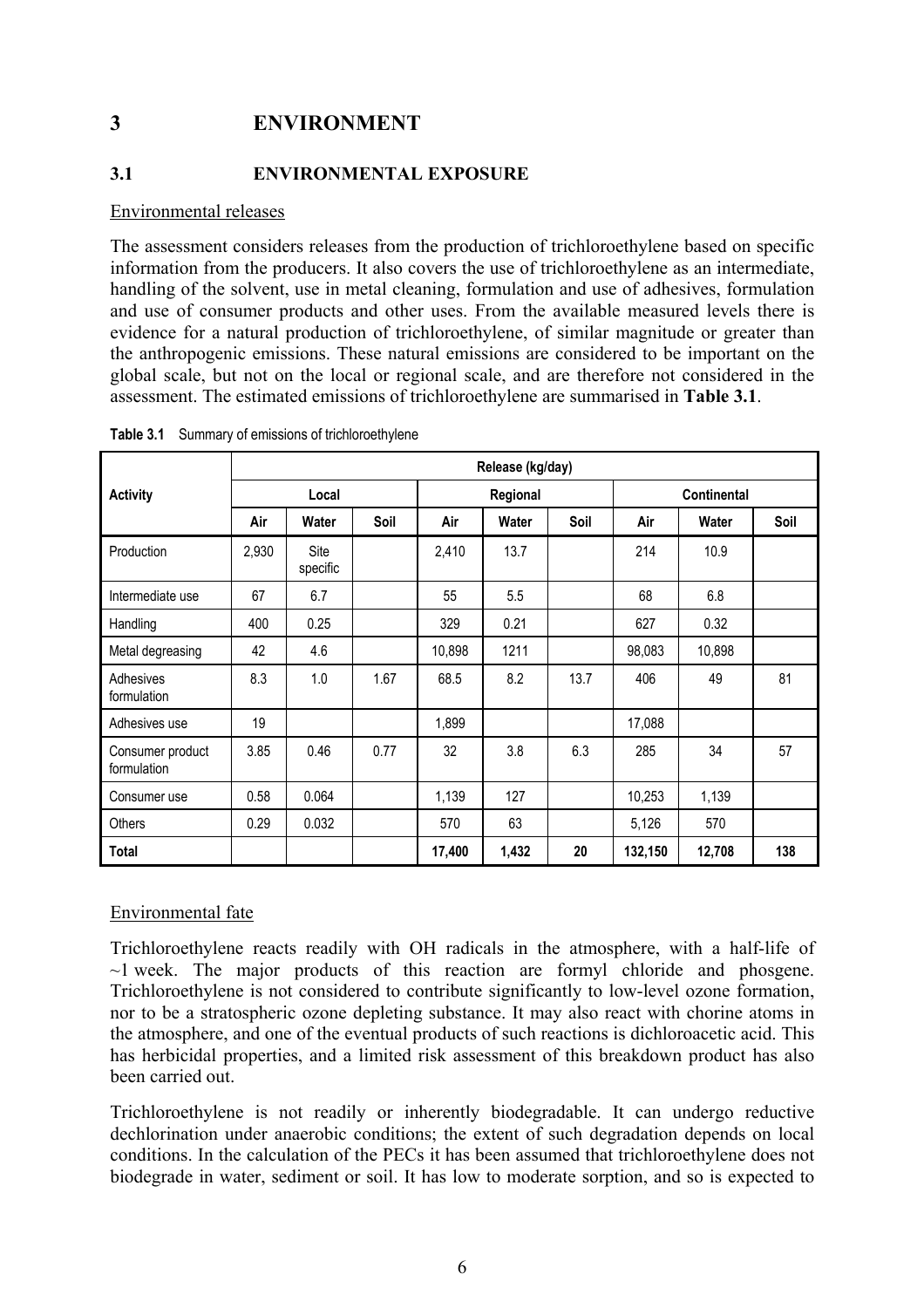<span id="page-12-0"></span>be reasonably mobile in soils. Volatilisation from water is a significant removal process for the aquatic compartment. It has a low bioaccumulation in fish; measured values range from 17-90, and a value of 17.6 is predicted from the log Kow value.

## Environmental concentrations

Predicted environmental concentrations (PECs) have been calculated for specific production and processing (use as an intermediate) sites. For other uses a combination of some specific information and the default values from the Technical Guidance Document (TGD) has been used. The methods in the TGD together with the EUSES program were employed. The resulting PECs are in **Table 3.2**.

| <b>Activity</b>              | Water<br>$(\mu g/l)$ | <b>Sediment</b><br>(µg/kg wet weight) | Air<br>$(\mu g/m^3)$ | Soil<br>(µg/kg wet weight) |
|------------------------------|----------------------|---------------------------------------|----------------------|----------------------------|
| Production                   | 66                   | 181                                   | 65                   | 31                         |
| Intermediate use             | 28.4                 | 78                                    | 16                   | 10                         |
| Handling                     | 1.4                  | 3.8                                   | 92                   | 1.2                        |
| Metal degreasing             | 19.6                 | 54                                    | 10                   | 6.9                        |
| Adhesives formulation        | 4.5                  | 13                                    | 2.4                  | 1.5                        |
| Adhesives use                | 0.35                 | 0.95                                  | 5.8                  | 0.014                      |
| Consumer product formulation | 2.3                  | 6.3                                   | 1.4                  | 0.7                        |
| Consumer use                 | 0.62                 | 1.7                                   | 0.63                 | 0.1                        |
| Others                       | 0.5                  | 1.3                                   | 0.55                 | 0.05                       |
| Regional                     | 0.35                 | 0.9                                   | 0.47                 | 0.002                      |

**Table 3.2** Predicted environmental concentrations

There are extensive measurements of trichloroethylene in surface waters, both remote and affected by industrial activity. The calculated values are in reasonable agreement with the measured levels. As it is difficult to assign measured levels to specific activities, the calculated values have been used in the risk assessment. In addition, a value of 10 µg/l has been taken as representative of the higher end of the measured levels, with the vast majority of reported results being below this.

There are also extensive measurements of trichloroethylene in air, and the calculated levels are consistent with these; again the calculated levels have been used in the assessment. There are only a few measured levels in soil, and again the calculated values have been used.

To assess the risk of secondary poisoning, concentrations in fish and worms have been estimated from those in water and soil using the methods in the TGD. For indirect exposure of humans via the environment, measured levels of trichloroethylene in foodstuffs have been used for the local worst-case scenario, and the regional levels from the EUSES calculations used for the background exposure.

For the breakdown product dichloroacetic acid there are a limited number of measurements in rainwater, remote areas having concentrations of 10-20 ng/l and rural areas 50-240 ng/l, with the highest level being 1.2 µg/l. There are no measurements of background levels in surface waters (dichloroacetic acid can be formed during the chlorination of water, so any measurements in surface water need to be interpreted carefully). There are limited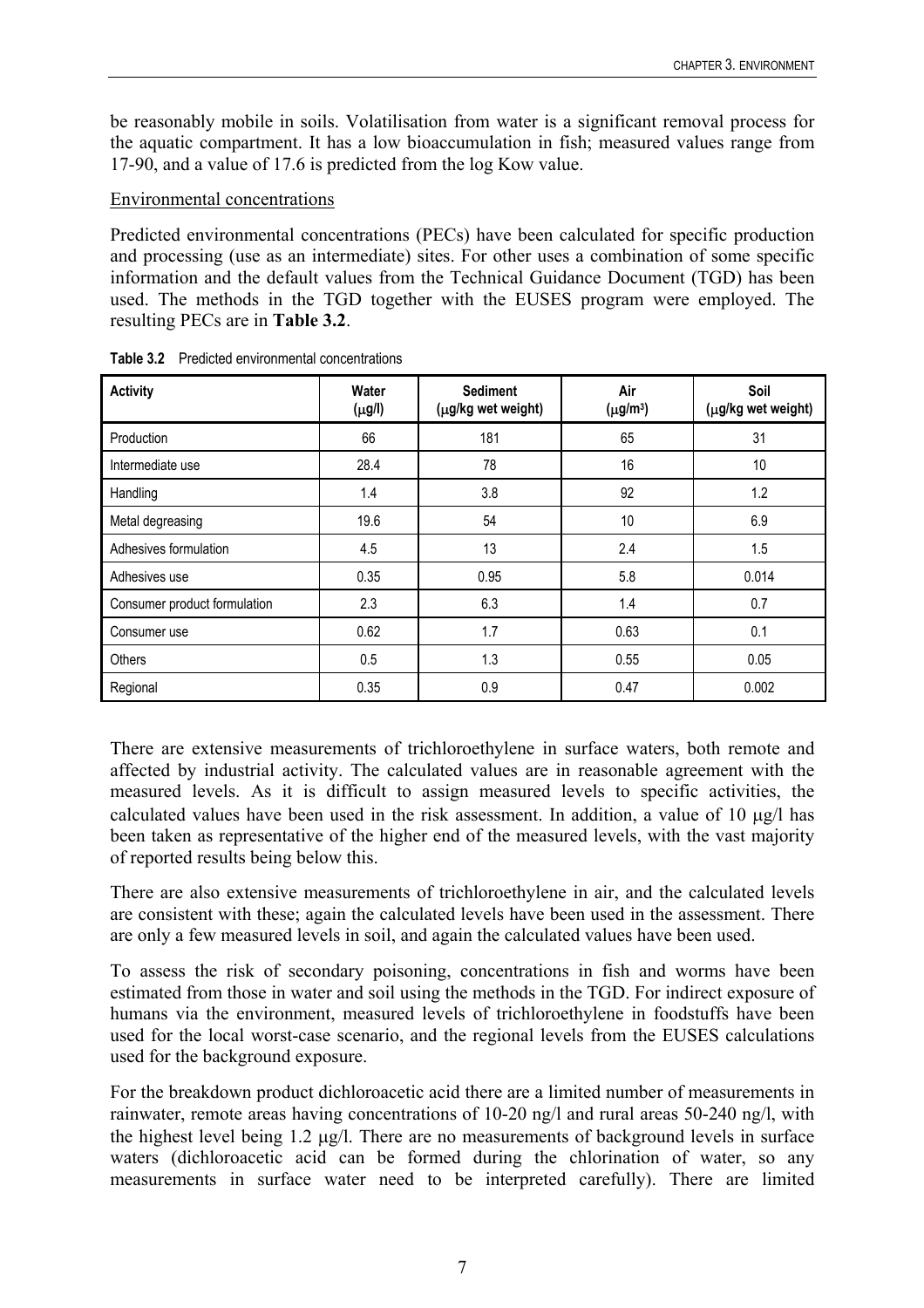<span id="page-13-0"></span>measurements of dichloroacetic acid in soils; concentrations up to 0.85 µg/kg have been measured in the top 10 cm of soil, and the average concentration over the top 1 metre of soil at ten sites in the EU was 0.25 µg/kg. A simple calculation of the concentration resulting from deposition in rainfall (at a concentration of 240 ng/l) gives an estimated soil concentration of  $0.06 \mu g/kg$ .

## **3.2 EFFECTS ASSESSMENT**

Trichloroethylene is volatile, and there are difficulties in maintaining exposure concentrations in aquatic tests. The results have therefore to be interpreted carefully. There are numerous short-term aquatic toxicity test results available, including microorganisms, algae, invertebrates and fish. The lowest effect concentrations from tests considered valid are included in **Table 3.3**.

| Organism                                                       | <b>Test duration</b>  | <b>Test result</b><br>(mg/l) | <b>Comments</b>                                         |
|----------------------------------------------------------------|-----------------------|------------------------------|---------------------------------------------------------|
| Methanogens (microorganisms)                                   | 24 h IC <sub>50</sub> | 13                           | Valid                                                   |
| Chlamydomonas reinhardii (algae)                               | 72 h EC <sub>50</sub> | 36.5                         | Valid                                                   |
| Mysidopsis bahia (invertebrate)                                | 96 h EC <sub>50</sub> | 14                           | Use with care                                           |
| Daphnia magna (invertebrate)                                   | 48 h $IC_{50}$        | 21                           | Valid                                                   |
| Dab Limanda limanda (fish)                                     | 96 h LC <sub>50</sub> | 16                           | Use with care                                           |
| Fathead minnow Pimephales promelas<br>(fish)                   | 96 h LC <sub>50</sub> | 41                           | Valid                                                   |
| American flagfish Jordanella floridae (fish)                   | 96 h LC <sub>50</sub> | 28.3                         | Valid                                                   |
| Chlamydomonas reinhardii (algae)                               | 72 h EC <sub>10</sub> | 12.3                         | Valid                                                   |
| Daphnia magna (invertebrate)                                   | 21 d NOEC             | 2.3                          | Use with care, nominal concentrations                   |
| American flagfish Jordanella floridae (fish,<br>embryo-larval) | 10 d NOEC             | 5.76                         | Valid                                                   |
| Ecosystem test, Daphnia pulex                                  | 11 weeks NOEC         |                              | Use with care, large variation and<br>unusual endpoints |

**Table 3.3** Aquatic toxicity of trichloroethylene

**Table 3.3** also includes results from chronic studies on fish, daphnia and algae. The daphnia result is not considered to be valid for use in the derivation of the PNEC. Daphnia have the lowest acute toxicity result; however, the values for fish and daphnia are in general very similar and it is considered that they are of similar sensitivity. Therefore a factor of 50 is used on the fish long-term NOEC, giving a PNEC aquatic of 115 µg/l. The PNEC for sediment is derived from the aquatic PNEC using the equilibrium partitioning method as 316 µg/kg wet weight. There are limited data on terrestrial toxicity and so the equilibrium partitioning method has been used here to give a PNEC of 202 µg/kg wet weight.

There are indications in some studies of effects of trichloroethylene on plants (spruce and pine trees) through exposure in the air. It is not possible to derive any effect concentrations from these studies. An extensive study on the related substance tetrachloroethylene measured effects on a variety of plant species. The risk assessment for tetrachloroethylene derived a PNEC for plants of 8.3  $\mu$ g/m<sup>3</sup>. For the risk assessment of trichloroethylene it has been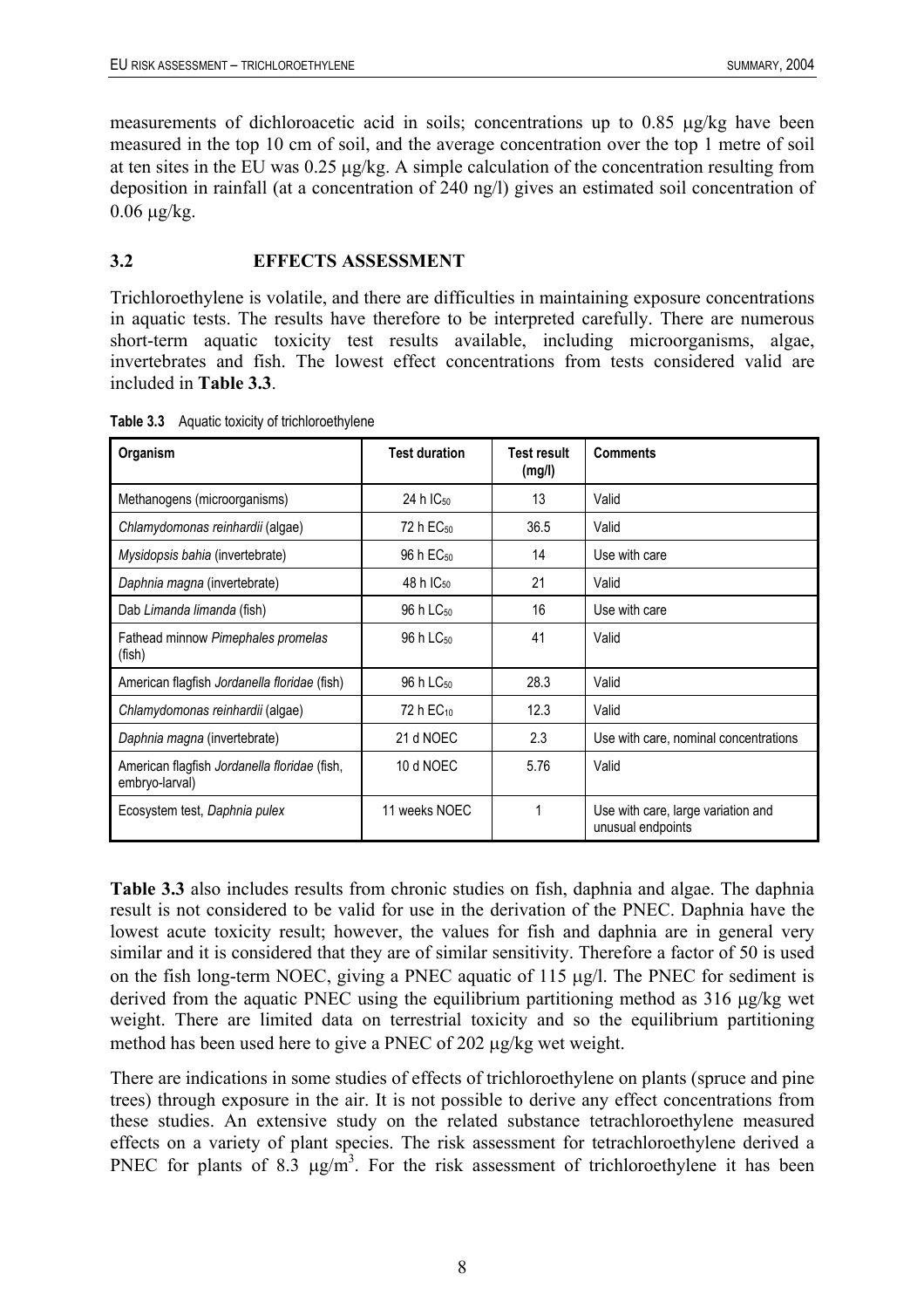<span id="page-14-0"></span>assumed that the two substances have similar effects, and a PNEC of 6.5  $\mu$ g/m<sup>3</sup> has been derived for trichloroethylene assuming equal toxicity on a molar basis.

For the assessment of secondary poisoning through the food chain, there are no toxicity results for birds and so effects data from laboratory studies on mammalian species have been used. A NOEC of 50 mg/kg day for effects on the kidney is the lowest value, which leads to a PNEC of 42 mg/kg in food.

The effects of the breakdown product dichloroacetic acid have also been considered. No test results for the actual substance were found, so the toxicity has been estimated by comparison with that of monochloro- and trichloroacetic acids. The PNEC for aquatic organisms was estimated as  $0.72 \text{ µg/l}$  and that for terrestrial organisms as  $4.2 \text{ µg/kg}$ .

## **3.3 RISK CHARACTERISATION**

Aquatic compartment (incl. sediment)

The PEC/PNEC ratios derived for trichloroethylene in water and sediment are included in **Table 3.4**. All the ratios are less than one. As both the PECs and PNEC for sediment are estimated by equilibrium partitioning, the ratios for sediment are the same as those for water. The PEC/PNEC ratios for the wastewater treatment plant (not shown) are also less than one. The conclusion is therefore that there is no risk to the aquatic compartment from exposure to trichloroethylene from current production and use.

| <b>Activity</b>              | Water | Soil    | Air  | <b>Secondary poisoning</b> |
|------------------------------|-------|---------|------|----------------------------|
| Production                   | 0.57  | 0.14    | 10   | 0.014                      |
| Intermediate use             | 0.25  | 0.05    | 2.5  | 0.005                      |
| Handling                     | 0.012 | 0.006   | 14   | < 0.001                    |
| Metal degreasing             | 0.17  | 0.034   | 1.5  | 0.004                      |
| Adhesives formulation        | 0.04  | 0.007   | 0.37 | < 0.001                    |
| Adhesives use                | 0.003 | < 0.001 | 0.89 | < 0.001                    |
| Consumer product formulation | 0.02  | 0.003   | 0.22 | < 0.001                    |
| Consumer use                 | 0.005 | < 0.001 | 0.1  | < 0.001                    |
| Others                       | 0.004 | < 0.001 | 0.08 | < 0.001                    |
| Regional                     | 0.003 | < 0.001 | 0.07 | < 0.001                    |

#### **Table 3.4** PEC/PNEC ratios for the environment

For the breakdown product dichloroacetic acid the measured concentrations in rain water are mostly less than the PNEC; the few higher measurements give ratios less than 2. As these measured values do not take account of dilution in surface water, then the concentration in surface water arising from the breakdown of trichloroethylene is considered to be below the PNEC and hence there is no risk: **conclusion (ii)**.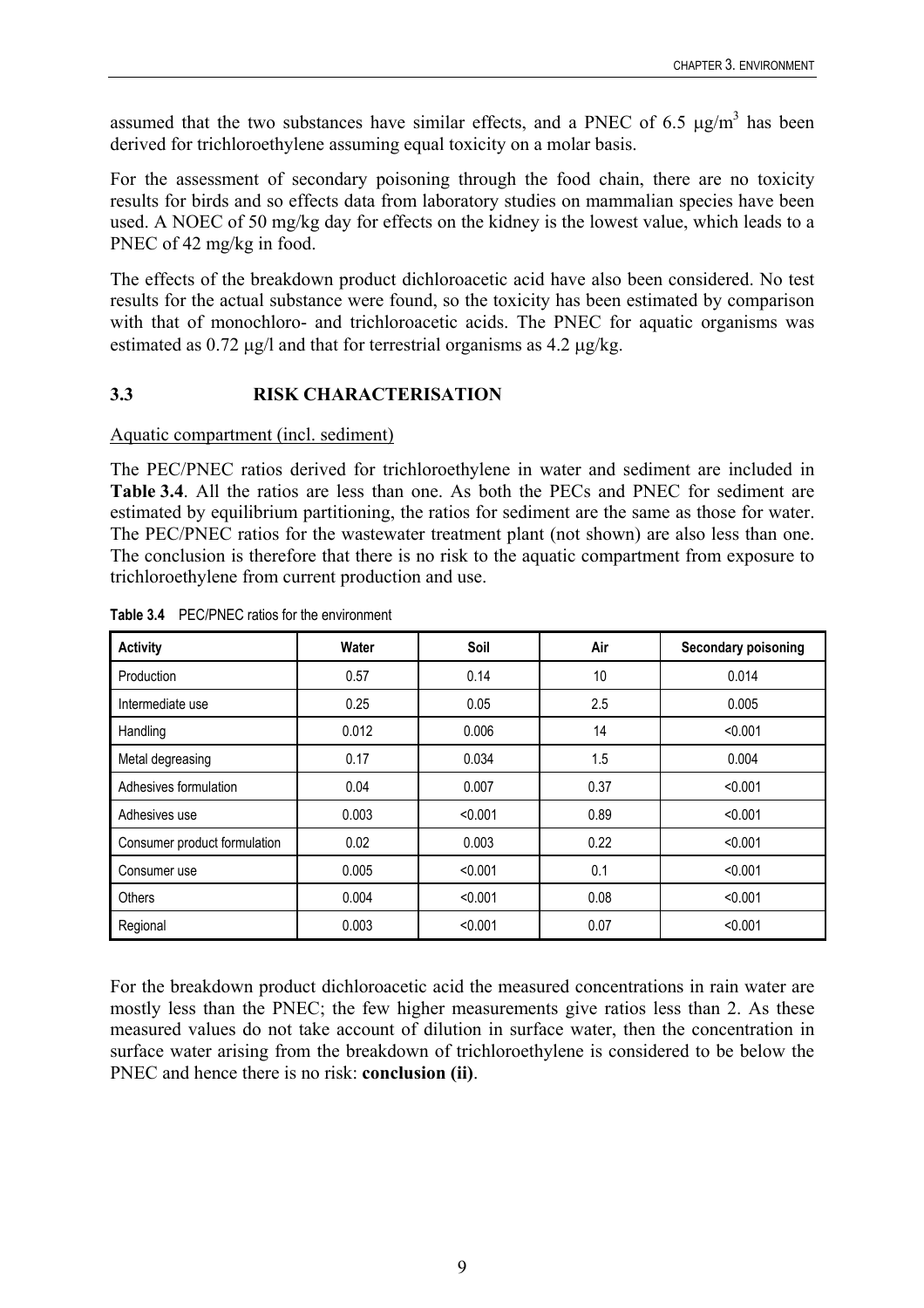## Terrestrial compartment

The PEC/PNEC ratios derived for trichloroethylene in soil are also included in **Table 3.4**. These are all less than one, hence there is no risk to the terrestrial compartment from exposure to trichloroethylene through soil. (The exposure of plants through the air is considered under the atmospheric compartment).

There are limited data on levels of dichloroacetic acid in soil, with concentrations up to 0.85 µg/kg dry weight measured. Concentrations in soil from deposition of dichloroacetic acid have been estimated as 0.06  $\mu$ g/kg. A PNEC for soil organisms of 1.9  $\mu$ g/kg has been estimated from the PNEC for trichloroacetic acid. Although limited these data would indicate no concern.

## **Conclusion(ii).**

## Atmosphere

A PNEC of 6.5  $\mu$ g/m<sup>3</sup> for the effect of trichloroethylene on plants via exposure through the air was calculated by analogy with tetrachloroethylene. Concentrations in air were presented in the section on environmental concentrations. The resulting PEC/PNEC ratios are in **Table 3.4**. Ratios above and below one are obtained. Risks of harm to plants from air emissions of trichloroethylene are identified from sites producing trichloroethylene, from sites using trichloroethylene as an intermediate, from sites formulating trichloroethylene as a solvent ("handling"), and from use in metal degreasing: **conclusion (iii)**. The risk for production applies to two sites, and the risk for intermediate use applies to sites which did not provide emission information.

The PNEC on which this conclusion is based is derived from that for tetrachloroethylene on the basis that both substances would be expected to have similar effects.

It should be noted that the conclusions of the human health risk assessment will require risk reduction action to be taken for this substance. The Solvent Emissions Directive (1999/13/EC) will also have an impact on the emissions of this substance.

#### Secondary poisoning

Concentrations of trichloroethylene in fish and earthworms have been estimated from the concentrations in water and soil. These have been compared with a PNEC derived from mammalian toxicity data (to represent fish or worm eating animals). All the PEC/PNEC ratios are less than one (**Table 3.4**, values are for fish which are higher than earthworms in all cases), indicating no risk for secondary poisoning: **conclusion (ii)**.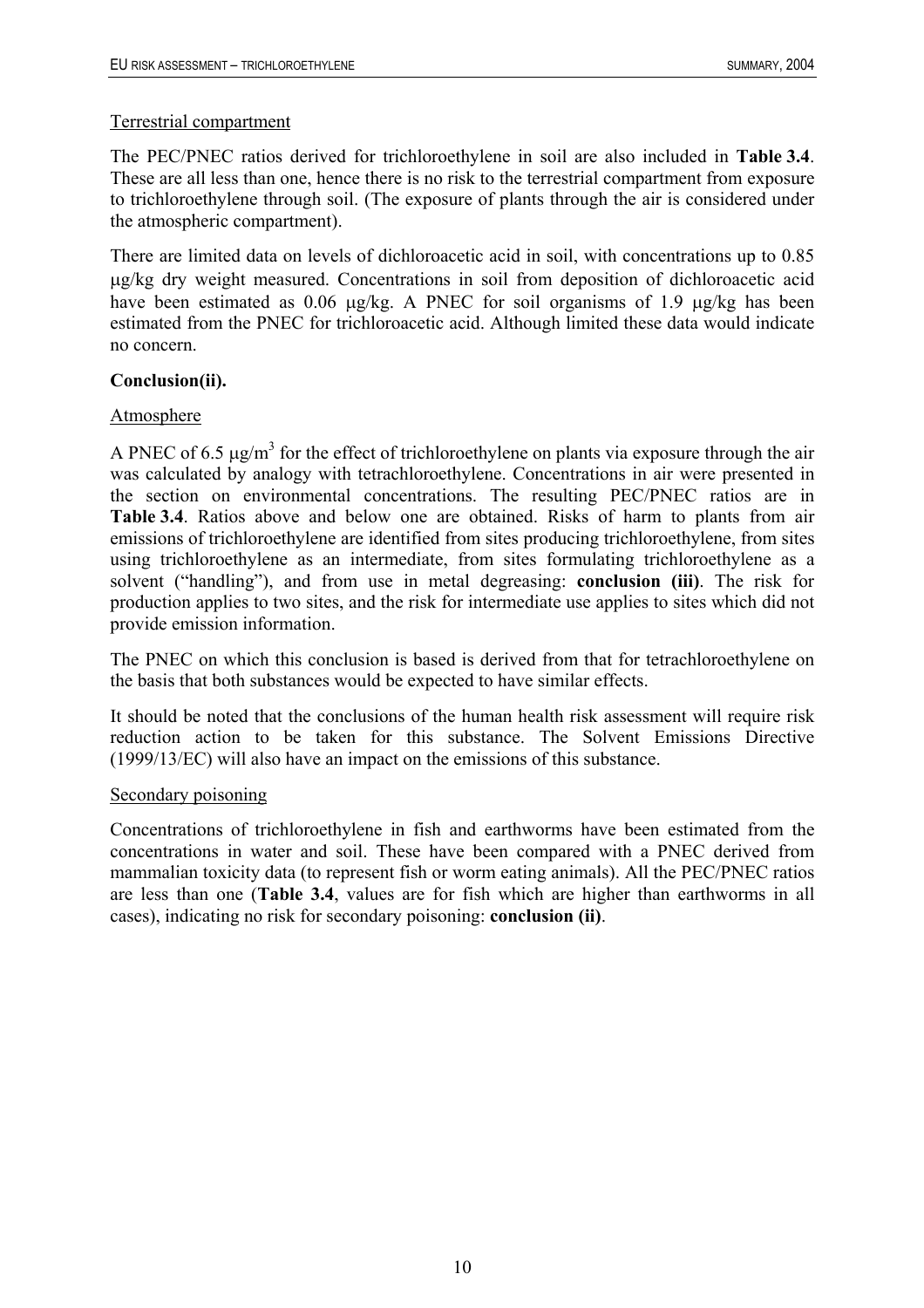# <span id="page-16-0"></span>**4 HUMAN HEALTH**

## **4.1 HUMAN HEALTH (TOXICITY)**

## **4.1.1 Exposure assessment**

#### Occupational exposure

During the manufacture of trichloroethylene and its use in chemical synthesis, workers may be exposed by the inhalation and dermal routes. Inhalation exposure to the vapour is likely where operators breach the closed plant or as a result of spillages. Dermal exposure may occur where workers come into contact with surfaces contaminated by splashes or condensed vapour or as a result of direct splashes on to the skin.

During the use of trichloroethylene, workers may again be exposed by the inhalation and dermal routes. Inhalation exposure to the vapour will occur during activities such as metal cleaning and the use of adhesives. As in trichloroethylene manufacture, dermal exposure may also occur where workers come into contact with surfaces contaminated by splashes or condensed vapour or as a result of direct splashes on to the skin. This may be particularly evident where operators handle degreased components or directly handle adhesives.

The number of workers exposed to trichloroethylene throughout the EU is estimated to be in excess of 60,000, with about 10,000 of these in the UK. Reasonable worst-case exposure levels for the different occupational scenarios are identified in **Table 4.1**.

| Exposure level via inhalation route<br><b>Exposure scenario</b> |                                                                                      | Exposure level via dermal exposure |
|-----------------------------------------------------------------|--------------------------------------------------------------------------------------|------------------------------------|
| Manufacture and recycling                                       | 8-hour TWA $\frac{1}{1}$ – 10 ppm                                                    | $0.1$ mg/cm <sup>2</sup> /day      |
| Metal degreasing                                                | 8-hour TWA - 50 ppm                                                                  | 1.0 mg/cm $2$ /day                 |
| Adhesives (manufacture)                                         | 8-hour TWA $-10-20$ ppm (with LEV <sup>2)</sup> ) and<br>100 - 140 ppm (without LEV) | 1.0 mg/cm $^{2}$ /day              |
| Adhesives (use)                                                 | 8-hour TWA - Wide use, controls uncertain - not<br>quantifiable                      | 1.0 mg/cm $^{2}$ /day              |
| Use as an intermediate                                          | 8-hour TWA - 11.5 ppm                                                                | $0.1 \text{ mg/cm}^2/\text{day}$   |

**Table 4.1** Reasonable worst-case exposure levels for the dermal and inhalation routes

1) TWA: time weighted average

2) LEV: local exhaust ventilation

#### Consumer exposure

The only consumer use of trichloroethylene appears to be for spot cleaning fabrics. That is, as a cleaner for small patches of grease or oil on cloth. This accounts for approximately 6% of sales of trichloroethylene, some 4,600 tonnes per annum. There is no measured exposure data available on consumer exposure during this cleaning process, but a potential peak user exposure concentration has been estimated of 1.9 g/day for the inhalation route and 2.5 g/day for the dermal route, using computer modelling for a single exposure event.

#### Humans exposed via the environment

Human intake via the environment is  $1.4 \cdot 10^{-4}$  mg/kd/day, at the regional level and 0.037 mg/kd/day at the local level.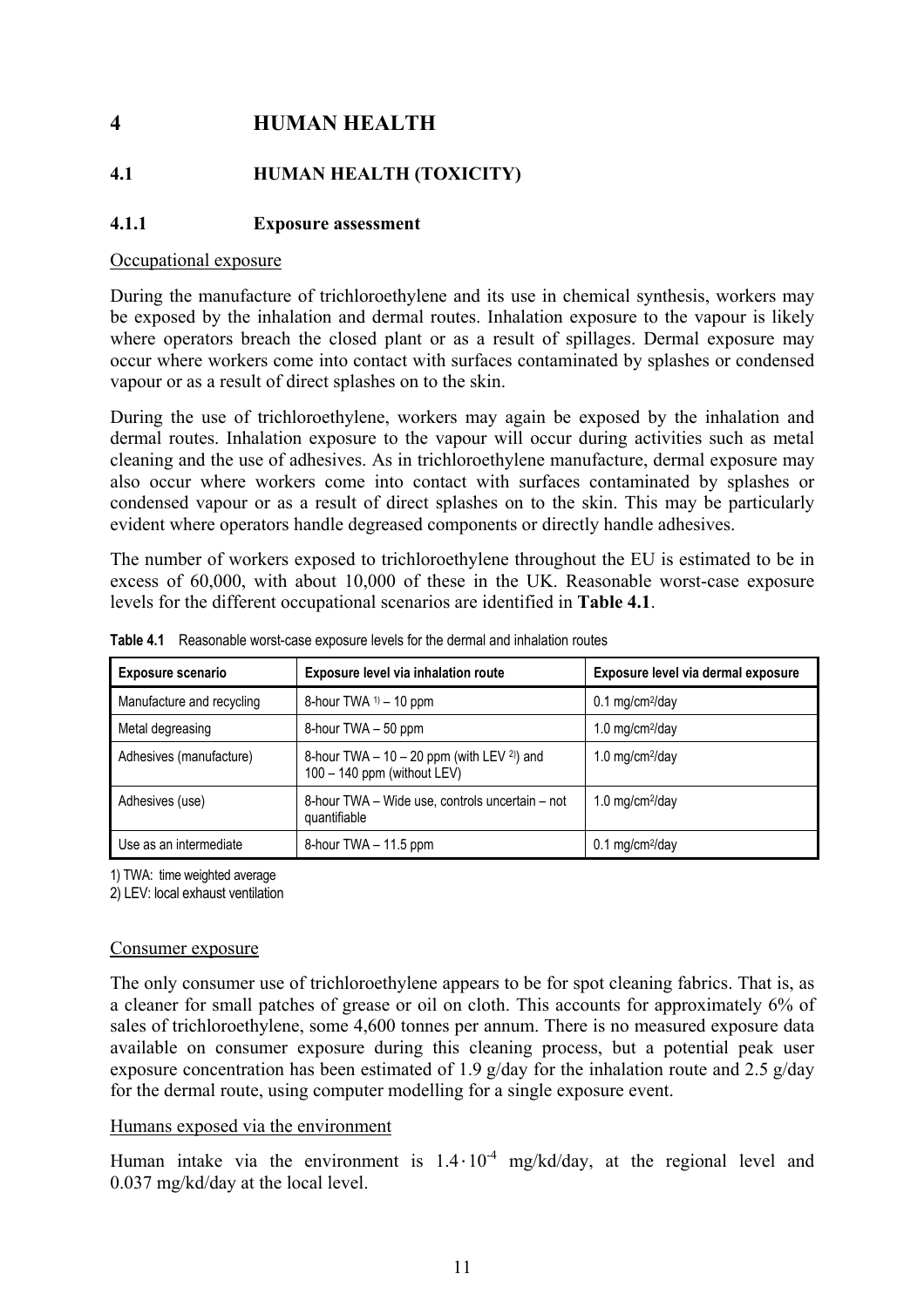## <span id="page-17-0"></span>Combined exposure

Given the large differences in exposure and the different exposure scenarios for humans via the three different routes, it was not considered useful to produce a combined exposure assessment.

## **4.1.2 Effects assessment**

Studies in experimental animals and humans have shown that trichloroethylene is rapidly and extensively absorbed by all routes of exposure. Once absorbed it readily distributes to all compartments within the body. Although trichloroethylene preferentially partitions into fat rich tissues, there is no evidence of prolonged retention at these sites. Trichloroethylene is predominantly cleared from the body by metabolism, accounting for 50 to 99% of the absorbed dose. The major metabolic pathway in all species results in the production of trichloroethanol and trichloroacetic acid. Most unmetabolised trichloroethylene is exhaled. Metabolites of trichloroethylene are predominantly eliminated in the urine with a small proportion eliminated in the bile and faeces. Other routes of elimination have not been investigated.

The acute toxicity of trichloroethylene has been extensively investigated in animals and humans. The main toxic effect observed in humans inhaling trichloroethylene is CNS depression with a NOAEL of 300 ppm for exposures up to 8 hours. It has low toxicity following acute oral exposure. No useful data are available for the dermal route. There are indications from human experience and studies in animals that liquid trichloroethylene can be irritating to the skin and eyes. Trichloroethylene is not a skin sensitiser and there have been no reports of respiratory sensitisation.

Repeated oral and inhalation exposure studies in animals indicate that kidney toxicity is the most sensitive endpoint, with NOAELs of 50 mg/kg/day and 100 ppm, respectively. Functional CNS disturbance has been established as the most sensitive endpoint in humans, and a NOAEL of 50 ppm can be identified from the available data. Trichloroethylene is an *in vitro* mutagen in the presence of an exogenous metabolic activation system. Although conflicting data exist, the weight of evidence, including certain studies in humans, indicates that trichloroethylene can also exhibit genotoxic activity in somatic tissues *in vivo*. Trichloroethylene is considered to have the potential to cause cancer in humans. The effects of trichloroethylene on fertility and reproductive performance have been extensively investigated in rats and mice. Influences on reproduction were only seen at exposure levels that produce general toxicity, with NOAELs of 350 and 75 mg/kg/day in mice and rats, respectively. Conventional inhalation developmental toxicity studies conducted with trichloroethylene revealed no evidence of developmental toxicity, but the doses used were non-maternally toxic. Non-standard oral studies in rats have raised some concerns about the potential for trichloroethylene to induce developmental neurotoxicity, but these are considered too limited to provide a basis on which to draw conclusions.

## **4.1.3 Risk characterisation**

## Workers

For mutagenicity and carcinogenicity, it has not been possible to identify a threshold exposure level below which these effects would not be expressed; there is no evidence that the controls currently in place across all industry sectors in the EU represent best practice for a mutagenic and carcinogenic substance, so there is concern for health for all occupational scenarios. Also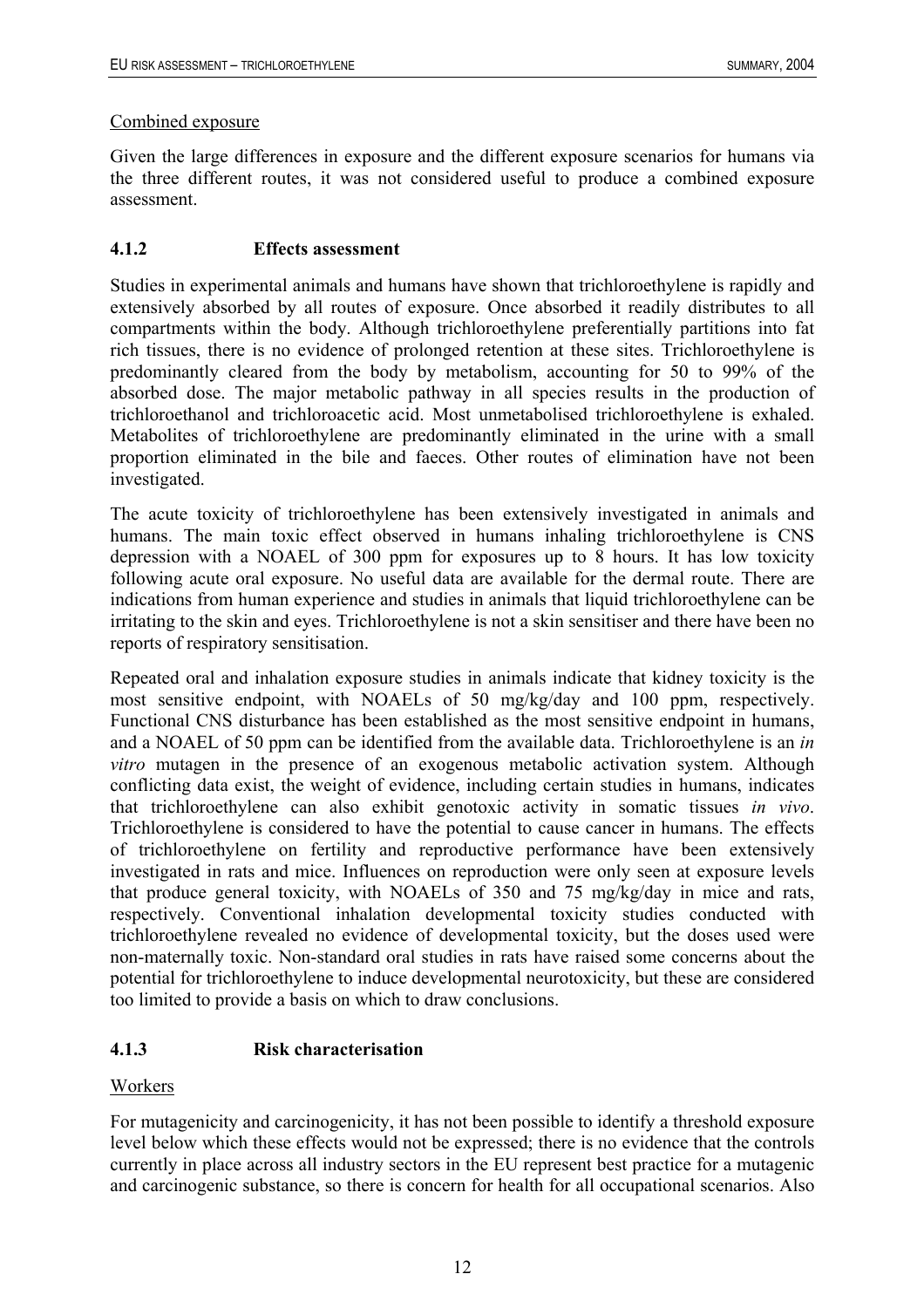<span id="page-18-0"></span>for all scenarios, the margins between exposure and the NOAEL for repeated dose kidney toxicity are of insufficient magnitude to provide reassurance that health effects will not occur, and therefore these are of concern. The margins between exposure and the NOAEL for acute CNS depression are low for metal cleaning, adhesive manufacture (without LEV) and adhesive use, and therefore there are concerns. There are also concerns for repeat dose functional CNS disturbance in metal cleaning, adhesive manufacture (irrespective of LEV use) and adhesive use. For all uses, the risk of skin and eye irritation is considered to be low, provided good occupational hygiene practices are in operation.

#### Consumers

The only identified consumer use for trichloroethylene in the EU is as a fabric spot cleaner. It is assumed that use will be occasional and the exposure can be regarded as a one-off acute experience. The main toxic effect of acute exposure is CNS depression. Although a 4-fold margin of safety based on human data, has been established, consumer exposure is still considered to be cause for concern taking into account the possibility of short-term exposures above the NOAEL, the steepness of the dose-response curve and the potentiating effects of alcohol on this effect. In relation to mutagenicity and carcinogenicity there are concerns. As a result of the category 2 carcinogen classification, the current use of trichloroethylene in consumer products could no longer be acceptable, under existing EC legislation (Directive 76/769/EEC; Marketing and Use Directive).

## Humans exposed via the environment

The predicted body burden for trichloroethylene in humans via the environment (0.019 mg/kg/day) is several orders of magnitude greater than the effect level for all endpoints for which a threshold can be established. However, since trichloroethylene is both mutagenic and carcinogenic, there are concerns for these endpoints.

## **4.2 HUMAN HEALTH (PHYSICO-CHEMICAL PROPERTIES)**

Trichloroethylene is not classified as flammable and it is unlikely to be flammable except in exceptional circumstances, perhaps where vapour is contained in a sealed vessel and exposed to high-energy ignition sources. Trichloroethylene is not considered to be explosive. However, violent decomposition is possible under certain conditions in the presence of aluminium. Commercial grades have stabilisers added to prevent such reactions under normal use and storage. Further assessment of the risks arising from physicochemical properties relates to local controls for storage and use and is best addressed at that level. Overall, there are no concerns.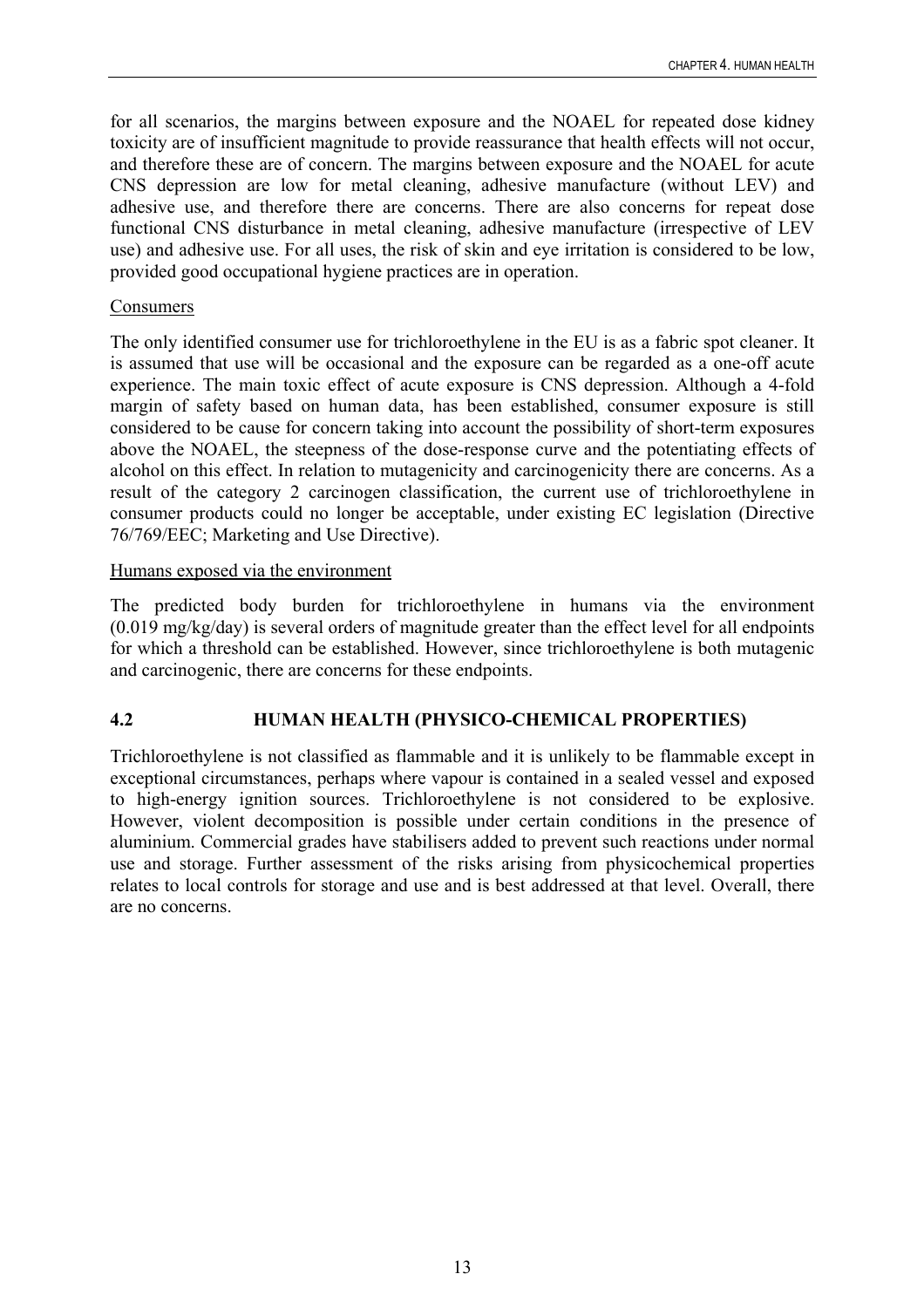# <span id="page-19-0"></span>**5 RESULTS**

## **5.1 ENVIRONMENT**

The environmental risk characterisation considers the production of trichloroethylene and its use as an intermediate, in metal cleaning, in adhesives and consumer products, and other uses. It also considers the potential formation and effects of a breakdown product, dichloroacetic acid.

For the aquatic compartment the PEC/PNEC ratios are less than one for all of the life cycle steps considered for water and sediment. The ratios for wastewater treatment plants are also less than one. For dichloroacetic acid, the concentrations in surface waters are expected to be less than the PNEC.

For the terrestrial compartment, the PEC/PNEC ratios are less than one for trichloroethylene exposure in soil through sewage sludge application or aerial deposition. The measured concentrations of dichloroacetic acid in soil are lower than the PNEC estimated for dichloroacetic acid, which indicates no concern.

For the atmospheric compartment there are indications of effects of trichloroethylene on plant species exposed through the air. It is not possible to derive a no-effect level from this information. A PNEC has been derived from that for tetrachloroethylene for effects on plants. This indicates possible effects on plants from emission to air from production, use as an intermediate, formulation as a solvent and use in metal degreasing.

The assessment of secondary poisoning gives PEC/PNEC ratios less than one for all life cycle steps considered.

#### Results

**Conclusion (iii)** There is a need for limiting the risks; risk reduction measures which are already being applied shall be taken into account.

This conclusion applies to the risk of harm to plants from air emissions of trichloroethylene from sites producing the substance, from sites using it as an intermediate, from sites formulating it as a solvent, and from its use in metal degreasing. The conclusion for production applies to two sites, and the conclusion for intermediate use applies to sites which did not provide emission information. The PNEC on which this conclusion is based is derived from that for tetrachloroethylene on the basis that both substances would be expected to have similar effects at similar levels. It should be noted that the conclusions for the human health risk assessment will require risk reduction action to be taken for this substance which may affect emission to the environment. The Solvent Emissions Directive (1999/13/EC) will also have an impact on the emissions of the substance.

**Conclusion (ii)** There is at present no need for further information and/or testing and for risk reduction measures beyond those which are being applied already.

This conclusion applies to the aquatic compartment (including sediment), to wastewater treatment plants, to the terrestrial environment and to secondary poisoning for all stages in the production and use of trichloroethylene; to the air compartment for formulation and use in adhesives and consumer products; and to the aquatic and terrestrial compartments for dichloroacetic acid produced by the photodegradation of trichloroethylene.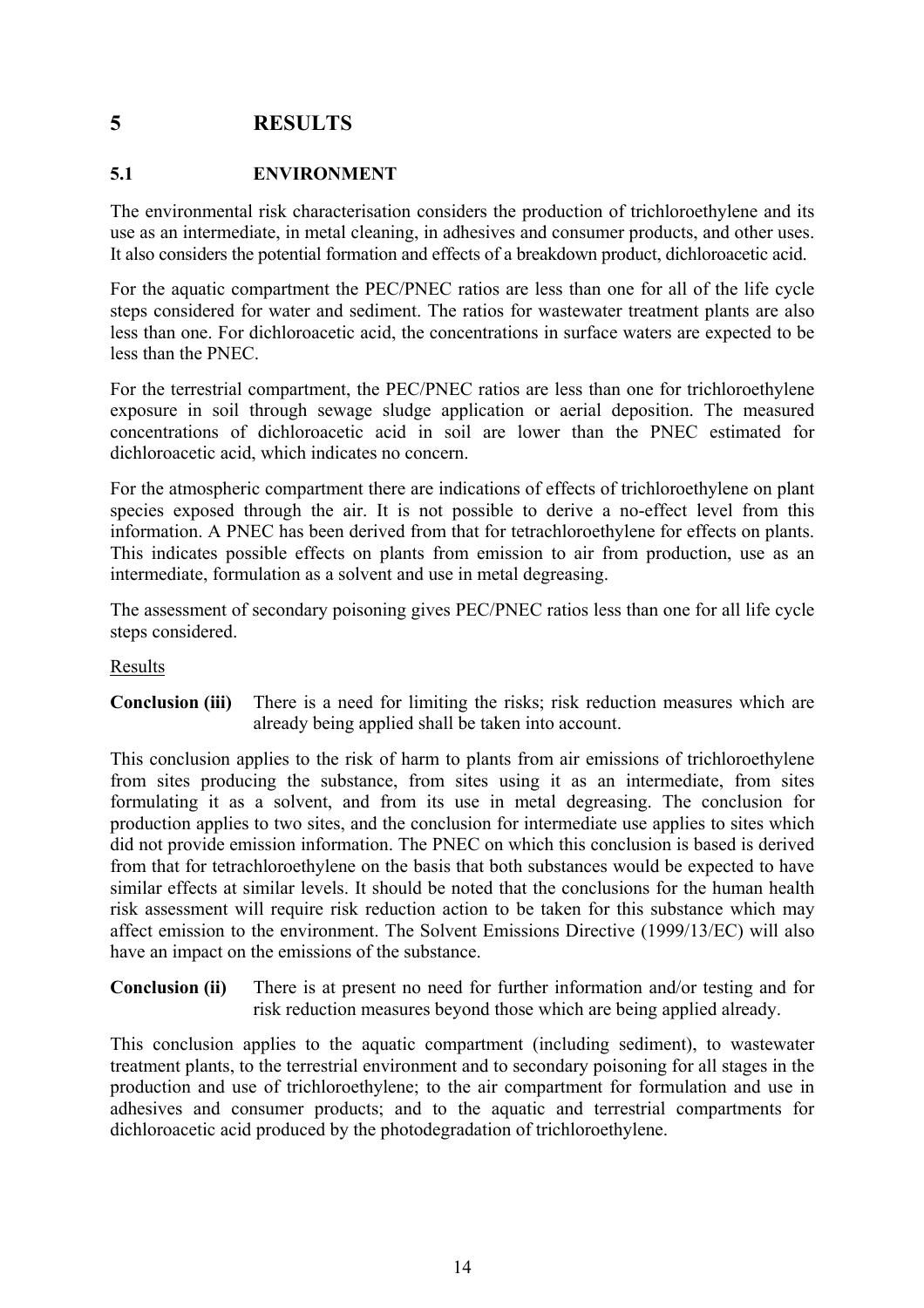## <span id="page-20-0"></span>**5.2 HUMAN HEALTH**

#### **5.2.1 Human health (toxicity)**

The key health effects of exposure to trichloroethylene are CNS depression following single exposures, skin and eye irritation, kidney effects following repeated exposures, mutagenicity and carcinogenicity.

#### Workers

**Conclusion (iii)** There is a need for limiting the risks; risk reduction measures which are already being applied shall be taken into account.

This conclusion applies to all scenarios in relation to mutagenicity, carcinogenicity and repeat dose kidney toxicity, and to trichloroethylene used in the metal degreasing industries, adhesive manufacture (without LEV) and use in relation to acute CNS depression.

**Conclusion (ii)** There is at present no need for further information or testing or risk reduction measures beyond those which are being applied already.

This conclusion applies to all scenarios in relation to skin and eye irritation.

#### Consumers

**Conclusion (iii)** There is a need for limiting the risks; risk reduction measures which are already being applied shall be taken into account.

This conclusion applies to the only current consumer exposure scenario, i.e. intermittent use as a fabric "spot" cleaner, and is due to possible acute CNS depression and the mutagenic and carcinogenic potential of trichloroethylene. It should be noted that as a result of the classification as a category 2 carcinogen, the current use of trichloroethylene in consumer products would no longer be acceptable, under existing EC legislation (Directive 76/769/EEC; Marketing and Use Directive).

#### Humans exposed via the environment

**Conclusion (iii)** There is a need for limiting the risks; risk reduction measures which are already being applied shall be taken into account.

For carcinogenicity and mutagenicity endpoints, there is no identifiable threshold exposure level below which the effects would not be expressed, so there are health concerns at all exposure levels. However, the predicted regional and environmental exposures are very low. Therefore, although there may be some residual risk of mutagenicity and/or carcinogenicity this is likely to be very low. This should be taken into account when considering the adequacy of existing controls and the feasibility and practicability of further specific risk reduction measures.

It is not possible to draw clear conclusions regarding developmental neurotoxicity. Further testing according to OECD TG 426 is needed. However, as the substance is classified as a category 3 mutagen and a category 2 carcinogen, the results of such testing are unlikely to influence the outcome of the risk assessment, as the risk characterisation is based on the assumption that a threshold exposure level for adverse health effects cannot be identified.